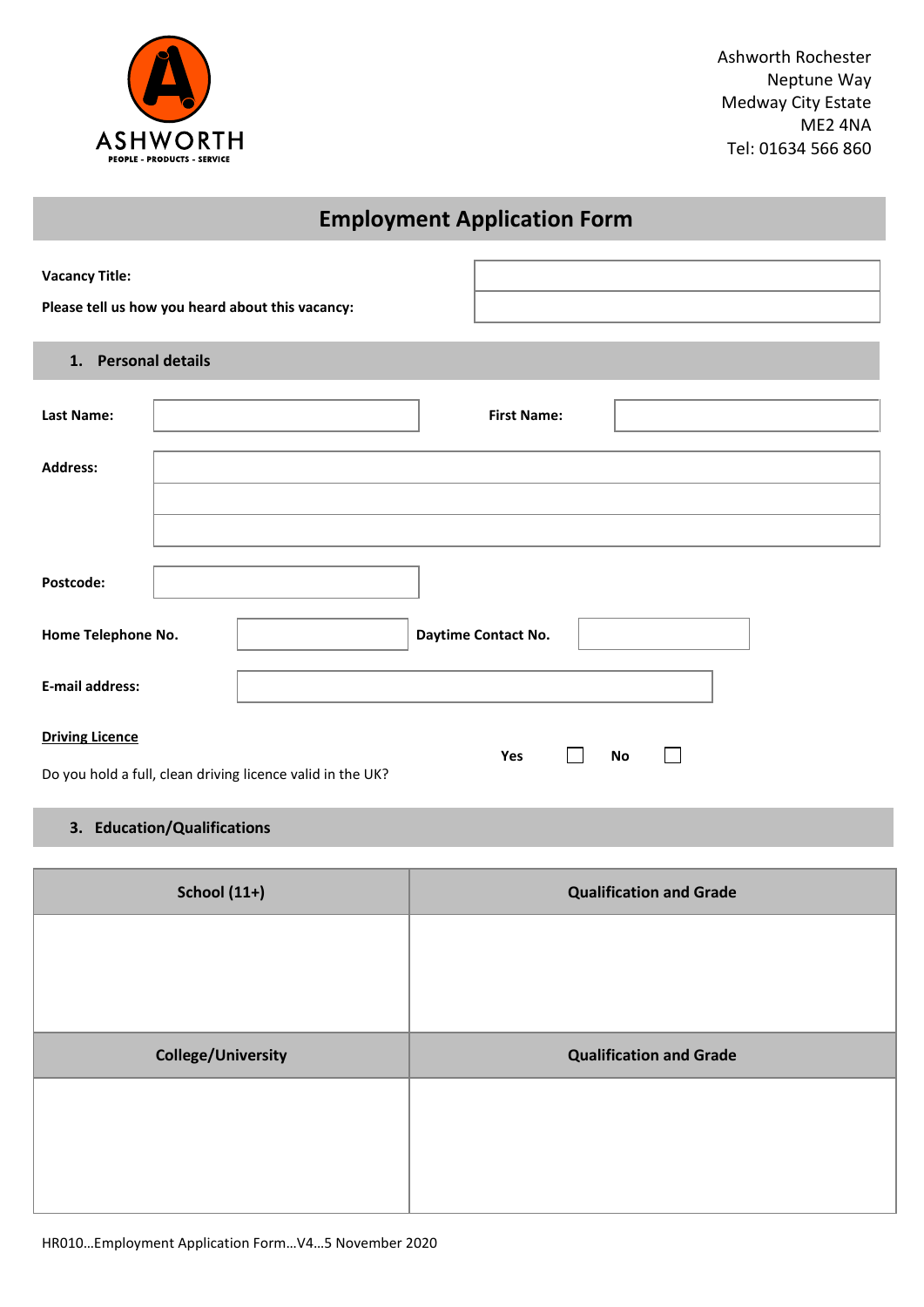| <b>Ongoing Professional Development</b> | <b>Qualification and Grade</b> |
|-----------------------------------------|--------------------------------|
|                                         |                                |
|                                         |                                |
|                                         |                                |

#### **Training and Development**

Please use the space below to give details of any training or non-qualification-based development which is relevant to the post and supports your application.

| <b>Training Course</b> | <b>Course Details</b><br>(including length of course/nature of training) |
|------------------------|--------------------------------------------------------------------------|
|                        |                                                                          |
|                        |                                                                          |
|                        |                                                                          |

| <b>Current Membership of any Professional Body/Organisation</b> |  |
|-----------------------------------------------------------------|--|
| Please give details:                                            |  |
|                                                                 |  |
|                                                                 |  |
|                                                                 |  |

## **4. Employment History**

**Previous Employment:** Please include any previous experience (paid or unpaid), starting with the most recent first.

#### **Current or most recent employer**

| <b>Name of Employer:</b>   |  |                      |  |
|----------------------------|--|----------------------|--|
|                            |  |                      |  |
| <b>Address:</b>            |  |                      |  |
|                            |  |                      |  |
|                            |  |                      |  |
|                            |  | Postcode:            |  |
|                            |  |                      |  |
| <b>Position Held:</b>      |  |                      |  |
|                            |  |                      |  |
| <b>Date Started:</b>       |  | <b>Leaving Date:</b> |  |
| <b>Reason for Leaving:</b> |  |                      |  |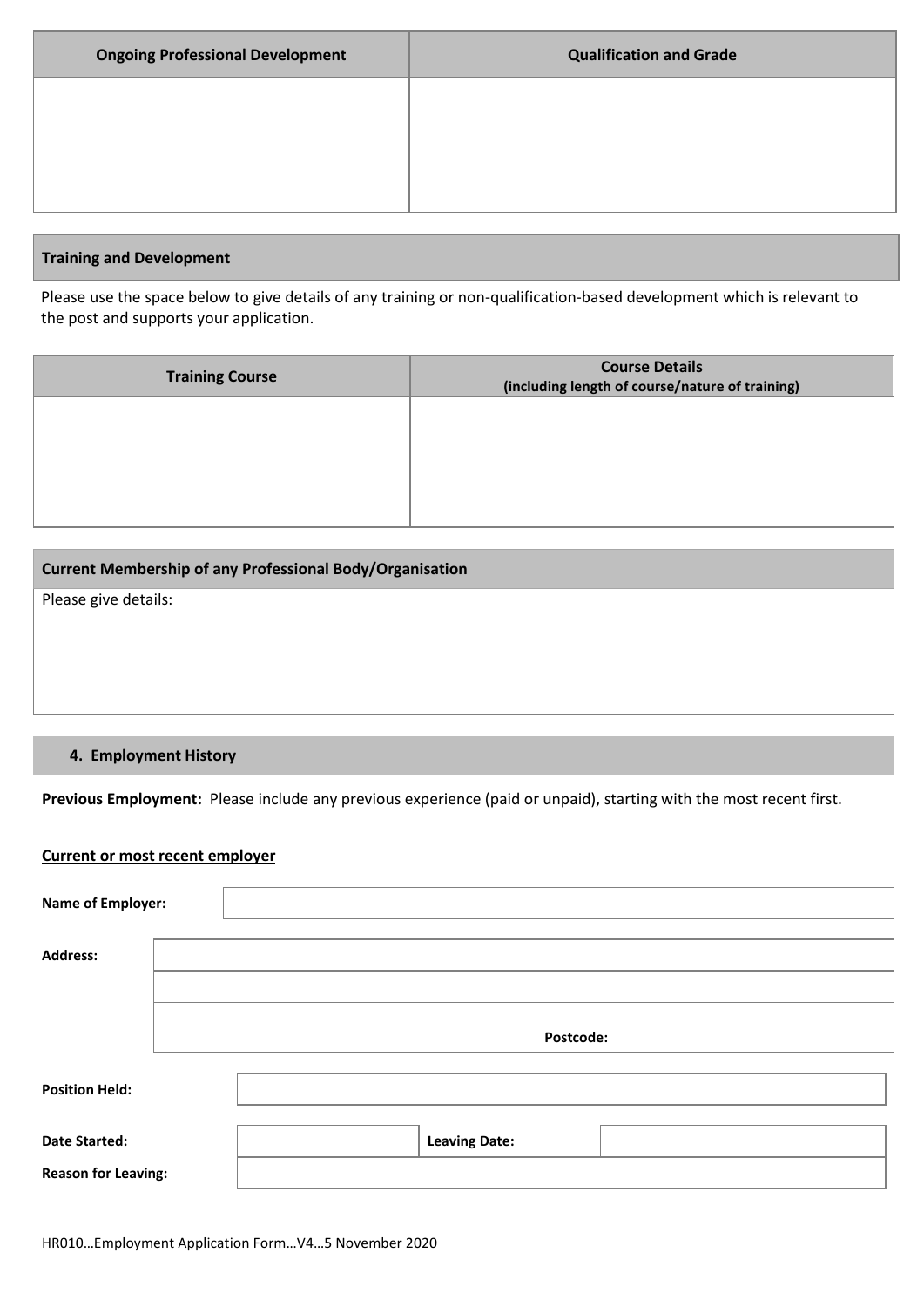### **Previous employer**

| <b>Name of Employer:</b>            |                      |
|-------------------------------------|----------------------|
| <b>Address:</b>                     |                      |
|                                     |                      |
|                                     | Postcode:            |
| <b>Position Held:</b>               |                      |
| <b>Date Started:</b>                | <b>Leaving Date:</b> |
| <b>Reason for leaving:</b>          |                      |
| <b>Brief description of duties:</b> |                      |
|                                     |                      |
|                                     |                      |

#### Continue on separate sheet if necessary

#### **Are you closely related or married to a staff or board member of Oliver Ashworth? Yes/No**  If yes, please state the name of the staff or Board member and nature of this relationship below:

#### **If appointed when could you start? Give period of notice if applicable**